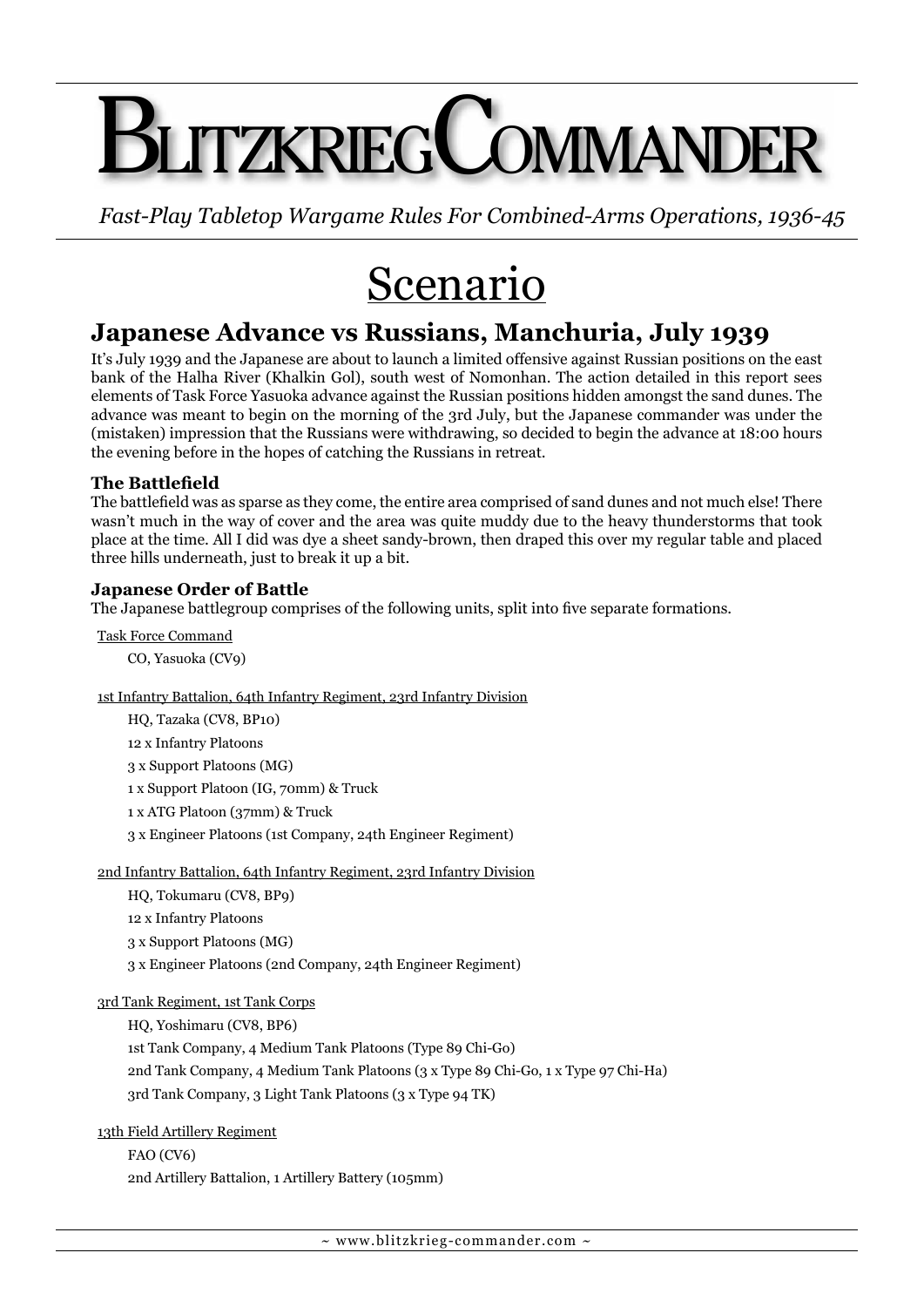As it's a historical scenario, points and battlegroup limits are ignored. There are some scenario-specific rules for the Japanese:

- Infantry and armour cannot be issued orders together as a single formation
- Due to poor ground conditions, trucks only move 10cm
- Yasuoka (the CO) cannot issue orders to any units
- A command unit will get +1 to its CV if Yasuoka is within 20cm
- The task force has three separate breakpoints due to poor visibility and communication
- When testing for breakpoints, use the command value of the HQ controlling that formation
- You may use the command value of Yasuoka when testing for breakpoints provided he is within 20cm of the HQ
- Armour suffers a -1 command penalty when attempting to cross wire

#### **Russian Order of Battle**

Due to the circumstances affecting the battle, the Russian forces are selected on a random basis during the game. The Russian forces can be played solo or by another player. The following scenario-specific rules apply:

- All units are dug-in and are hit on sixes
- All units except tanks have wire 5cm to their front
- No units may charge the enemy and units under charge will open fire

#### **Deployment**

The Japanese will enter the table using mobile deployment with the HQs being placed at least 30cm apart. The Russians are handled differently in this scenario to reflect the lack of Japanese intelligence before the battle, as well as the poor visibility that characterised the evening, which was bloody awful - thunderstorms followed by more thunderstorms! As a result, the Russian forces will be deployed on a random basis during the game.

#### **Russian Forces**

To account for poor weather and lack of intelligence, the precise composition of the Russian battlegroup isn't known before the game. The Japanese thought they were facing motorised infantry, but that was about all they knew. To determine what forces the Japanese encounter during their advance, the Japanese player should roll one d6 for each of his three formations at the end of each of his turns and adjust the score for any of the modifiers that apply. The three formations are the 1st and 2nd Infantry Battalions, plus the 3rd Tank Regiment.

#### **Modifiers**

- +1 per full 20cm distance covered this turn (excluding command units)
- +1 if any troops have reached the centre third of the table
- +2 if any troops have reached the farthest third of the table

#### Result

- 1 Three medium artillery batteries firing concentration\*
- 2 Two heavy artillery batteries firing concentration\*
- 3 Nothing!
- 4 Infantry company comprising of 3 Infantry Platoons and 1 MG Platoon
- 5 37mm ATG Platoon
- 6 BT Light Tank Platoon
- 7 Medium artillery battery deployed on-table
- 8 Heavy artillery battery deployed on-table

*\* The artillery will target the Japanese unit belonging to the formation that is nearest the Russian baseline. Units that are further than 30cm from the command do not count. Roll for deviation the first time round, then continue firing at the same hit-point each turn until there are no Japanese units in the zone.*